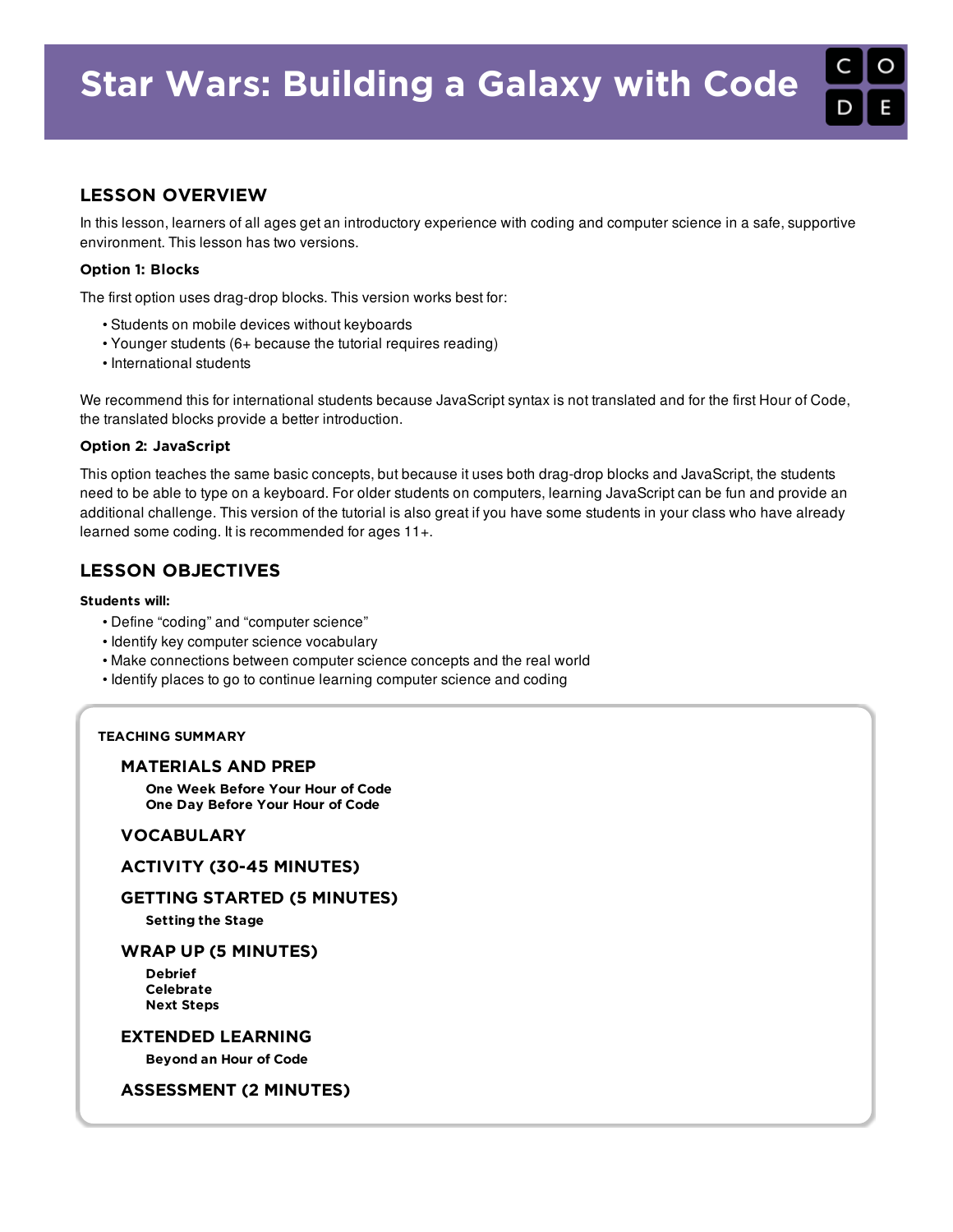# TEACHING GUIDE

# <span id="page-1-0"></span>MATERIALS AND PREP

## <span id="page-1-1"></span>One Week Before Your Hour of Code

- Review the Hour of Code [Educator](http://hourofcode.com/resources/how-to/) Guide and Best Practices from [Successful](http://www.slideshare.net/TeachCode/hour-of-code-best-practices-for-successful-educators-51273466) Educators in order to begin to plan your Hour of Code event.
- Review and complete the online tutorial yourself: Star Wars: [Building](http://hourofcode.com/star) a Galaxy with Code
- Be sure to test it first before asking your students to complete it. Check your technology and decide if you need to troubleshoot anything in advance of your Hour of Code.

## <span id="page-1-2"></span>One Day Before Your Hour of Code

- Write the words "coding", "programming" and "debugging" on the board or add them to your word wall if you have one.
- Write the words "Computer Science" in the middle of your board or on piece of paper at the center of a bulletin board. This will serve as your ["mind](https://en.wikipedia.org/wiki/Mind_map) map" for the Getting Ready and Assessment activities.
- Each student who completes the activity should receive a certificate. [Print](http://code.org/certificates) one for everyone in advance to make this easier at the end of your Hour of Code.

# <span id="page-1-3"></span>VOCABULARY

- code (v) to write code, or to write instructions for a computer.
- Debugging Finding and fixing problems in your algorithm or program.
- Program An algorithm that has been coded into something that can be run by a machine.

# <span id="page-1-4"></span>ACTIVITY (30-45 MINUTES)

Challenge your students to complete the Star Wars: [Building](http://hourofcode.com/sw) a Galaxy with Code tutorial.

Depending on the age and ability of your students, you might consider:

- For younger students, we suggest you break your class into pairs and ask each pair to work together to complete the tutorial using pair [programming](https://youtu.be/vgkahOzFH2Q).
- For older students, we find that working independently on tutorials works well. Sometimes it helps to allow students to choose their own tutorial. If students aren't interested in Star Wars, they can get a similar experience with the Write Your First [Computer](https://studio.code.org/hoc/1) Program tutorial.
- For adult learners, Star Wars: [Building](http://hourofcode.com/star) a Galaxy with Code works extremely well either as an independent challenge or a pair programming activity.

*Teaching Tip* Be sure to play through your chosen tutorials yourself, before asking your students to attempt them. That way you'll know what to expect and can make decisions about whether to let students choose their own tutorial, or if you want to assign tutorials based on student needs.

At the end of the tutorial, the students have the opportunity to build a Star Wars game. If students finish early, encourage them to try each other's games and then make their own games more interesting or challenging.

You can also let a group or individual attempt another tutorial by visiting [code.org/learn](http://code.org/learn).

# <span id="page-1-5"></span>GETTING STARTED (5 MINUTES)

#### <span id="page-1-6"></span>Setting the Stage

Welcome students to class and very briefly introduce the day's activity.

## Say: "Today we're going to spend one hour learning to code. Has anyone here heard the term "code" before? What does it mean?"

Students might mention that a "code" is like a secret message, or that it's related to computers in some way.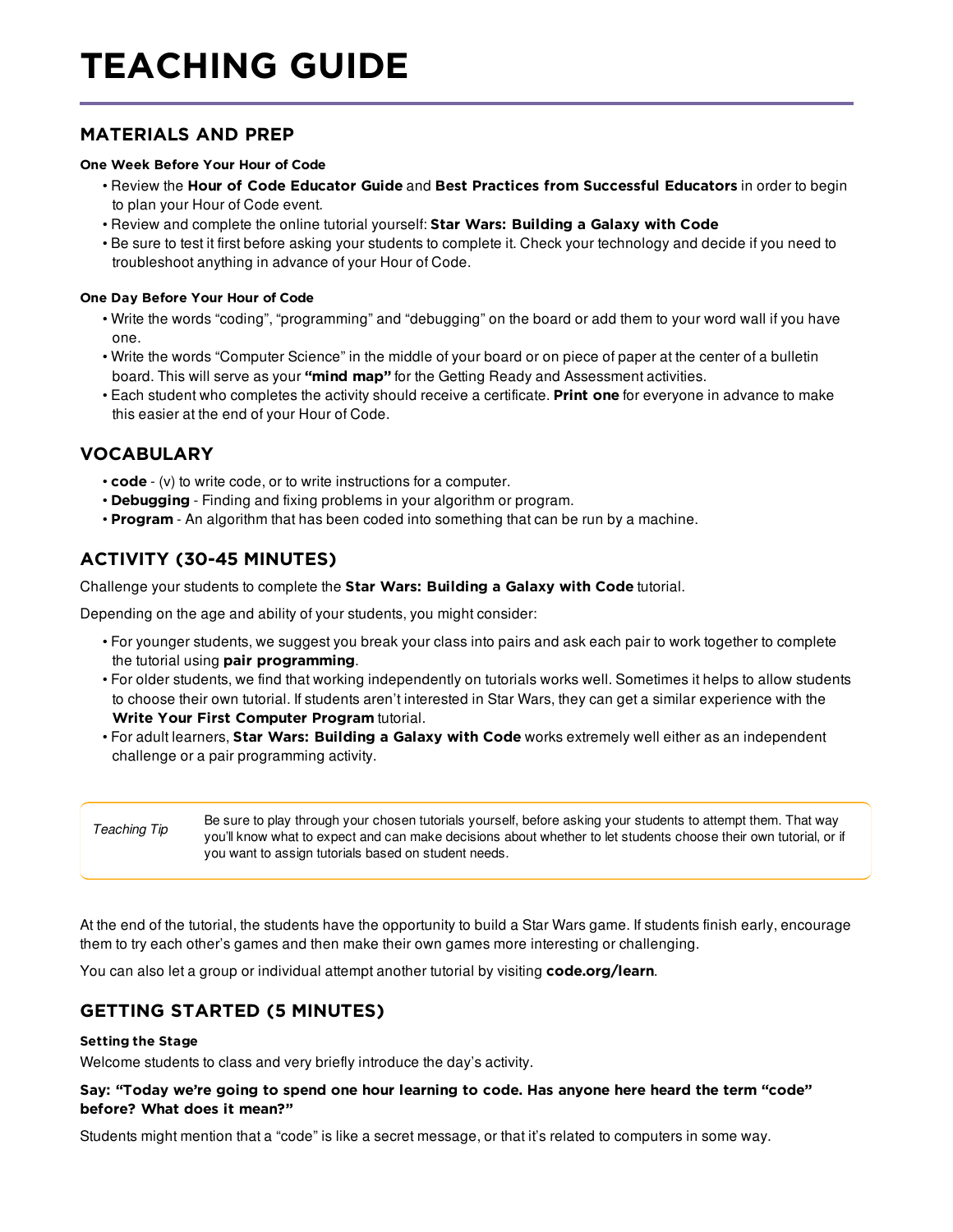One way to introduce the Hour of Code if you are not very familiar with coding yourself is to show one of our [inspirational](https://hourofcode.com/us/resources#videos) videos. Choose one you think your students will find inspiring, and share it now. For learners in the middle grades, we suggest "[Change](https://youtu.be/BvRvluhfzf0?list=PLzdnOPI1iJNfpD8i4Sx7U0y2MccnrNZuP) the World: Hour of Code 2015."

Explain that in computer science, "code" means a set of instructions that a computer can understand. Let students know that today, they are going to practice "coding," "programming" and "debugging".

Define:

- Coding means to write code, or to write instructions for a computer.
- Programming, similarly, means to write code or instructions. Today, you will program with blocks on the computer (if you're using an online tutorial) or with pen and paper (if you're using an unplugged activity).
- Debugging means to check code for mistakes and try to fix errors.

Ask students to name some jobs they have heard of that are related to coding. Students might mention things such as "programmer", "computer scientist", "software developer," or "engineer". Capture student responses on your "Computer Science" board, making a mind map of the information your students share.

Say: "You're right, folks! There are no right or wrong answers here…just about any job these days involves some sort of knowledge of code. While there are many, many careers that require some knowledge of coding, learning to code is something anyone can do. And we're going to do it today. The things we're going to do today may not seem immediately like those, but everything you learn today could lead into making the next Angry Birds or Twitter."

# <span id="page-2-0"></span>WRAP UP (5 MINUTES)

## <span id="page-2-1"></span>Debrief

Give each student a few sticky notes or notecards. Facilitate a quick "Whip [Around"](http://www.theteachertoolkit.com/index.php/tool/whip-around) activity:

- Pose a prompt that has multiple answers such as "Share back something you really liked about the Hour of Code activity you completed" or "Share some skills you learned today."
- Have students write down as many responses as possible, one idea per sticky note or note card. "Whip" around the room, calling on one student at a time. Have students share one of their responses. When called on, students should not repeat a response; they must add something new.
- After completing the whip around, have students discuss which ideas and themes showed up most in their responses.

#### <span id="page-2-2"></span>Celebrate

Explain that you are spending one hour coding today, because this week is CS Education Week, and millions of other students across the globe have also been learning one Hour of Code this week. Congratulate students on being part of this world wide movement.

Give each student **a [certificate](http://code.org/certificates)** with his or her name on it.

#### <span id="page-2-3"></span>Next Steps

Let students know that if they enjoyed today's activity, they have many options for continuing to code. Encourage students to visit code.org/learn for a list of options, or, if you're planning any of the extension activities that follow, tell students what's coming next in your classroom.

# <span id="page-2-4"></span>EXTENDED LEARNING

#### <span id="page-2-5"></span>Beyond an Hour of Code

After your Hour of Code ends, there are many ways to continue teaching computer science in your K-5 classroom. Here are some ideas:

- Teach the Code Studio Computer Science [Fundamentals](http://code.org/educate/k5) courses. These four courses are designed for young learners. Students work their way through a series of puzzles that teach them to code, and educators have access to engaging lesson plans that help make the learning coming alive. Code.org offers free professional development for these courses, online or in-person.
- Research some of the careers in coding you identified today. Find resources on planning career research projects on [Sharemylesson.com](http://www.sharemylesson.com/TaxonomySearchResults.aspx?area=resources&keywords=career+research).
- Invite a computer science expert to talk to your class about his or her work. Don't know any volunteers,